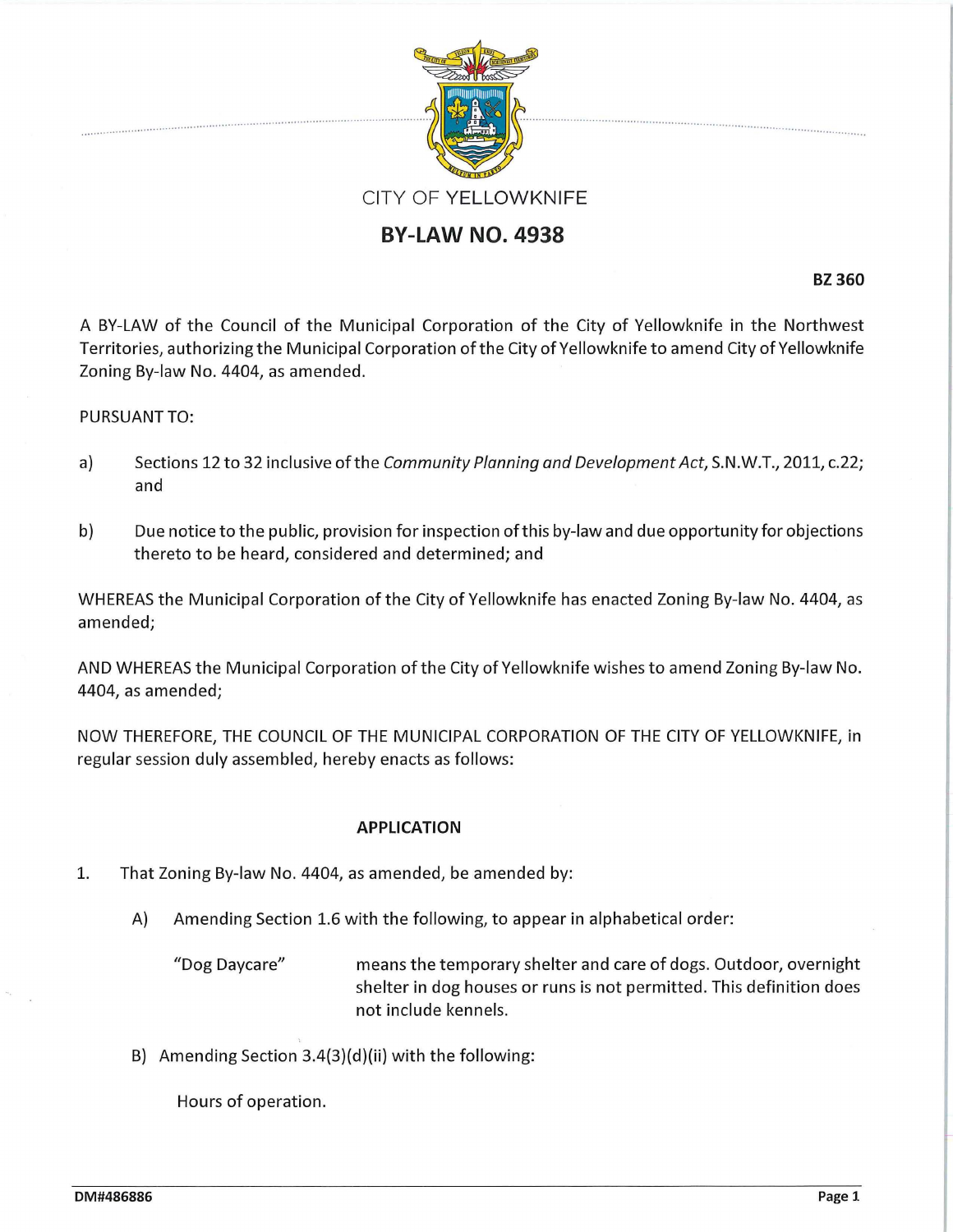## **EFFECT**

2. That this by-law shall come into effect upon receiving Third Reading and otherwise meets the requirements of Section 75 of the Cities, Towns and Villages Act.

Read a First time this  $\frac{\partial 3}{\partial 1}$  day of  $\frac{1}{\partial 1}$  A.D. 2017.

Mayor

 $City|A$ dministrator

Read a Second Time this  $\sqrt{2}$  day of  $\sqrt{U\Lambda/\epsilon}$  A.D. 2017.

Mayor

City Administrator

Read a Third Time and Finally Passed this  $\angle\%$  day of  $\frac{\sqrt{U\lambda\epsilon}}{I}$ , A.D., 2017.

Mayor

City Administrator